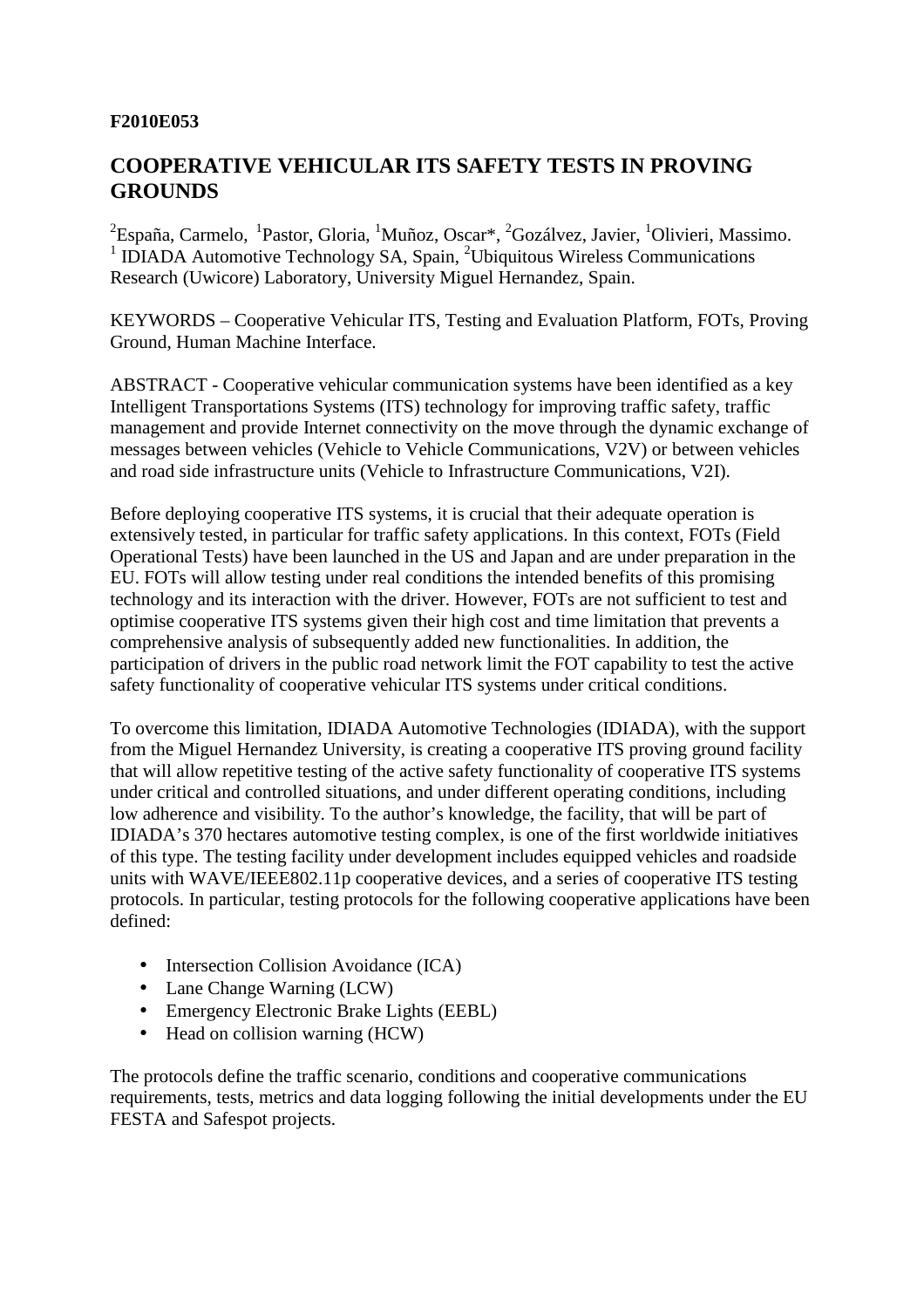# 1. INTRODUCTION

Cooperative ITS have the potential to improve traffic safety, increase traffic management efficiency and reduce the environmental impact of road transport by means of wireless V2V and V2I communication. Nowadays, Cooperative ITS technological solutions are undergoing research, development and prototyping that will lead to new products, standards and services in this area. For Cooperative ITS systems and services to enter the market, they will need to overcome an evaluation and validation process. This process will include large FOTs all around the world in order to ensure the adequate operation of Cooperative ITS in real scenarios on the public roads. In the case of safety related applications, FOTs do not support testing under critical conditions prior to the accident and so safety related Cooperative ITS applications need to be evaluated in proving grounds that provide safe and controlled realworld ITS environment. With this aim, IDIADA with the support from Miguel Hernandez University has created the ITS-EVAL testing platform displayed in IDIADA's proving ground that covers a basic set of safety applications, and includes testing scenarios and protocols, infrastructure, evaluation equipment and Cooperative ITS prototypes.

The remainder of the paper is organized as follows. In Section 2, we introduce the ITS-EVAL testing platform, including a brief description of each application selected for the first basic set implemented, and an overview of the Cooperative ITS prototypes developed. Section 3 presents the results obtained from the first on-site tests which comprise communications performace assessment tests and ICA functionality assessment. Finally, we compile the conclusions and future work in Section 5.

# 2. ITS-EVAL, COOPERATIVE ITS TESTING PLATFORM

In view of the necessity to evaluate the means of cooperative vehicular communications, and subsequently validate the correct performance of the safety related applications derived, ITS-EVAL platform has been designed in order to cover the requirements of a sample of applications representing the most relevant world-wide cases of use of Cooperative ITS with the aim of increasing traffic safety and reducing the number of accidents. This first basic set of applications will be expanded progressively in order to cover the necessities of vehicle and systems manufacturers, as well as promote research, development & innovation leading to new products, standards and services in the area of Cooperative ITS technologies.

In order to cover the necessities of each application selected, ITS-EVAL platform is deployed on IDIADA's proving ground including representative scenarios of the selected applications such as intersections, open road, motorway scenarios with 2 or more lanes, etc. The vehicles that participate in the testing are specially equipped with safety features ensuring maximum safety standards are met. ITS-EVAL testing platform is equipped with evaluation devices such as driving robots, differential GPS, and a varied set targets and sensors. With the aim of being able to evaluate the developed testing platform and protocols, as well as to gain experience and knowledge of Cooperative ITS systems, the testing platform implementation included the development of two Cooperative ITS prototypes for V2V and V2I wireless communications.

# 2.1. ITS-EVAL Basic Set of Applications

The selection of the applications to be included in the basic set was based on the technological solutions with the biggest impact on traffic safety (by a reduction of the highest occurring number of accidents). This study was based on the results of European projects and initiatives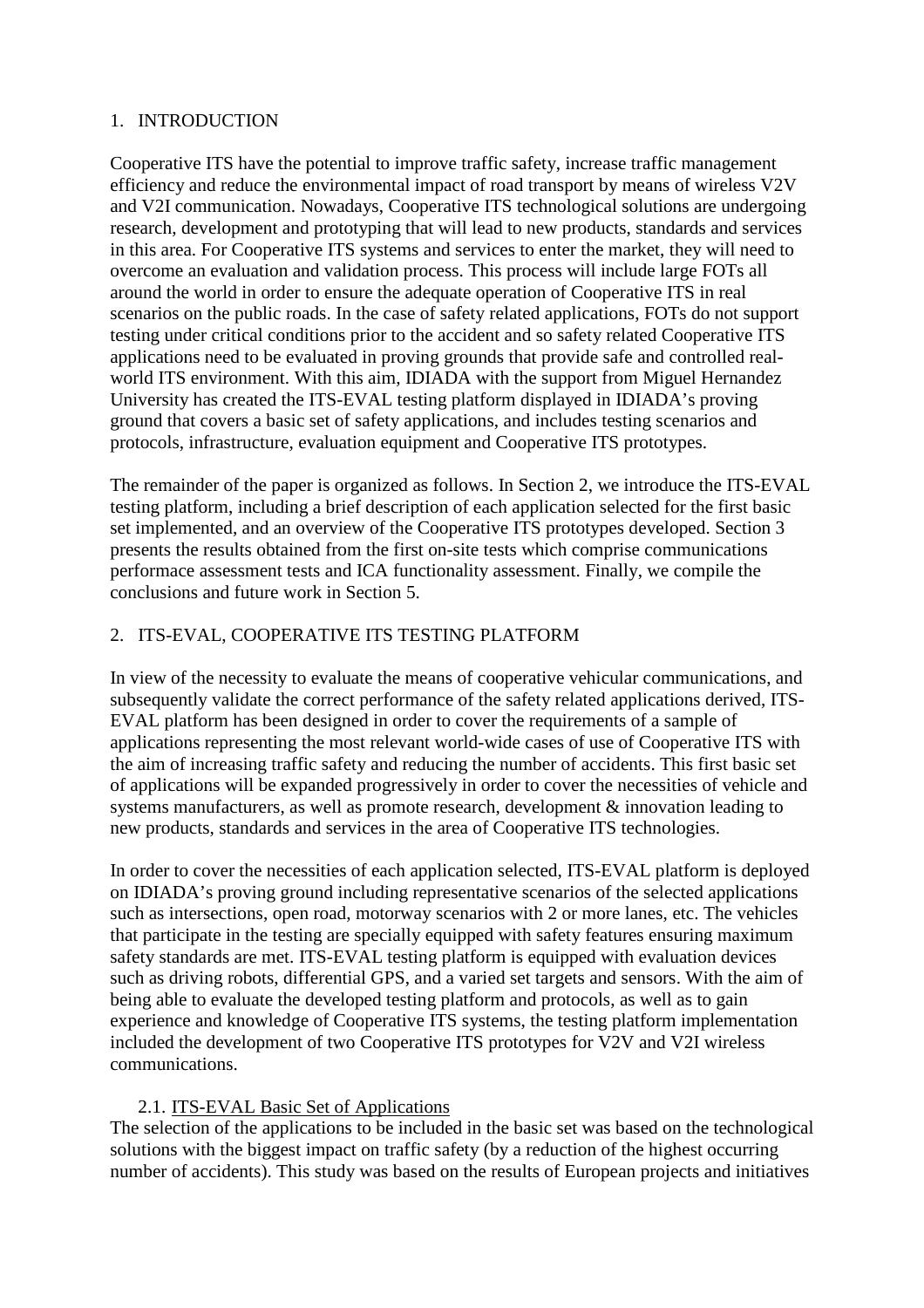such as TRACE (1, 2), eIMPACT (3, 4) and SafetyNet (5, 6), as well as profiles and indicators that the Spanish organism Dirección General de Tráfico (DGT) (7, 8) publishes every year.

The selection was completed with the results obtained from the analysis of a wide set of scenarios, applications and user cases identified in European and American projects such as SAFESPOT (9, 10, 11), VSC (Vehicle Safety Communications) (12, 13, 14, 15, 16) and VII (Vehicle Infrastructure Integration) (17, 18, 19). These projects share a common objective of improving traffic safety through cooperative vehicular communication.

Finally, a set of four applications were selected because of being the most relevant, covering a wide range of user cases and with a higher potential in terms of improving traffic safety. These applications are:

- Intersection Collision Avoidance (ICA)
- Emergency Electronic Brake Lights (EEBL)
- Lane Change Warning (LCW)
- Head on Collision Warning (HCW)

A brief description of each application is detailed in this section.

2.1.1. Intersection Collision Avoidance (ICA)

A significant percentage of vehicle crashes all around the world occur at intersections or are intersection-related. Their causes are often due to drivers' misjudgement of the situation, failure to correctly observe the situation, or inability to correctly perceive the degree of danger. The goal of ICA application is to avoid collisions at intersections by warning the driver in sufficient time to react. The system warns the driver with an in-vehicle hazard warning when there is a risk of a collision crossing an intersection. ICA contemplates the use of roadside infrastructure sensors and/or cooperative vehicular communications, in order to detect presence, location, lane of travel, speed, and acceleration among other factors, of vehicles approaching the intersection point. Cooperative ITS systems are continuously processing information of vehicles present, and sending tailored messages to drivers through an in-vehicle Human Machine Interface (HMI) that is a combination of sound and visual warning. Figure 1 shows an example of ICA scenario.



Figure 1. Example of an ICA scenario

The Cooperative vehicular ITS prototypes developed use a warning strategy based on dividing the communication area in three warning zones that are delimited by the time to collision. The in-vehicle system determines whether a collision is likely to happen at prevailing speeds and distances within a certain time interval. In Zone 3, the in-vehicle system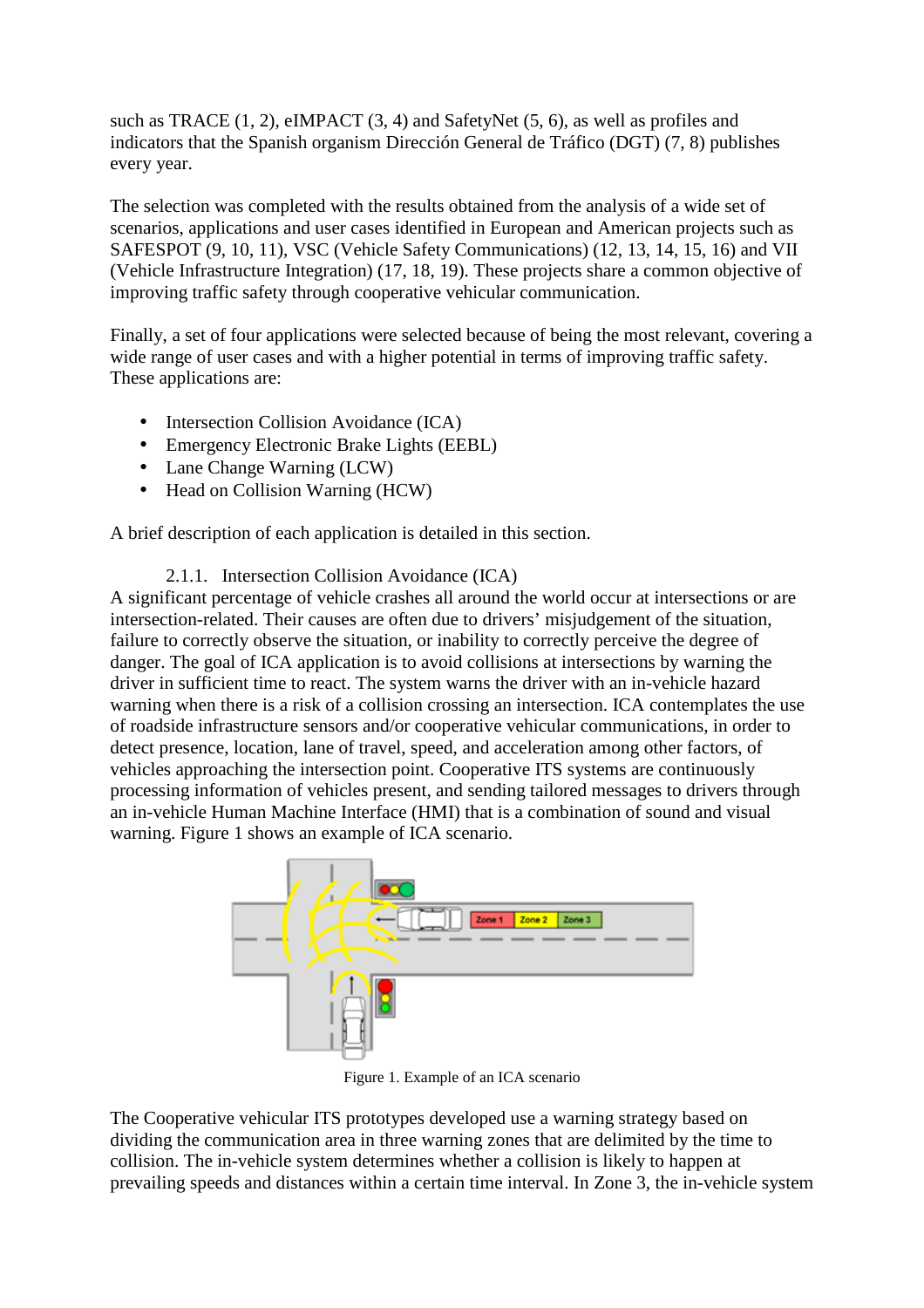is monitoring position and movement of the surrounding vehicles in order to detect a situation of risk. In Zone 2, the system has detected a hazardous situation and informs the driver with an in-vehicle warning. After the warning, if the vehicle still enters Zone 1, the driver will be alerted to the imminent danger of crashing.

#### 2.1.2. Emergency Electronic Brake Lights (EEBL)

EEBL application addresses rear-end and backing collisions, which can happen when a vehicle is following too closely for the driver to react to sudden braking by the lead vehicle or because of driver inattention. EEBL extends driver's visual field by forwarding/backwarding warning messages to in-vehicle devices. In a car-following situation, the same strategy as in ICA is used, where time to collision is the time taken for the two vehicles to collide if they maintain their present speed and heading. Moreover, the system assumes that the lead vehicle could brake at full braking power at any time. In essence, it maintains a "critical clearance", the minimum distance necessary to come to a stop in the event the leading car suddenly brakes. Figure 2 shows an example of EBBL car following scenario.



Figure 2. Example of an EBBL scenario

2.1.3. Lane Change Warning (LCW) and Head on Collision Warning (HCW) LCW and HCW applications address collisions caused when a vehicle leaves its lane in a lateral maneuver crashing into an oncoming vehicle either head-on (HCW) or, in the case of vehicles traveling in the same direction, in a sideswipe or merge crash (LCW). In both cases, when the driver is preparing to start the maneuver, the system determines whether there is risk of collision or not, and in case the maneuver is not safe it generates a warning to the driver indicating to abort it. In order to determine the hazard, on board systems in nearby vehicles are continuously interchanging information about location, lane of travel, speed, and acceleration among other factors. Figure 3 shows a representative scenario of each application.



Figure 3. Example of LCW and HCW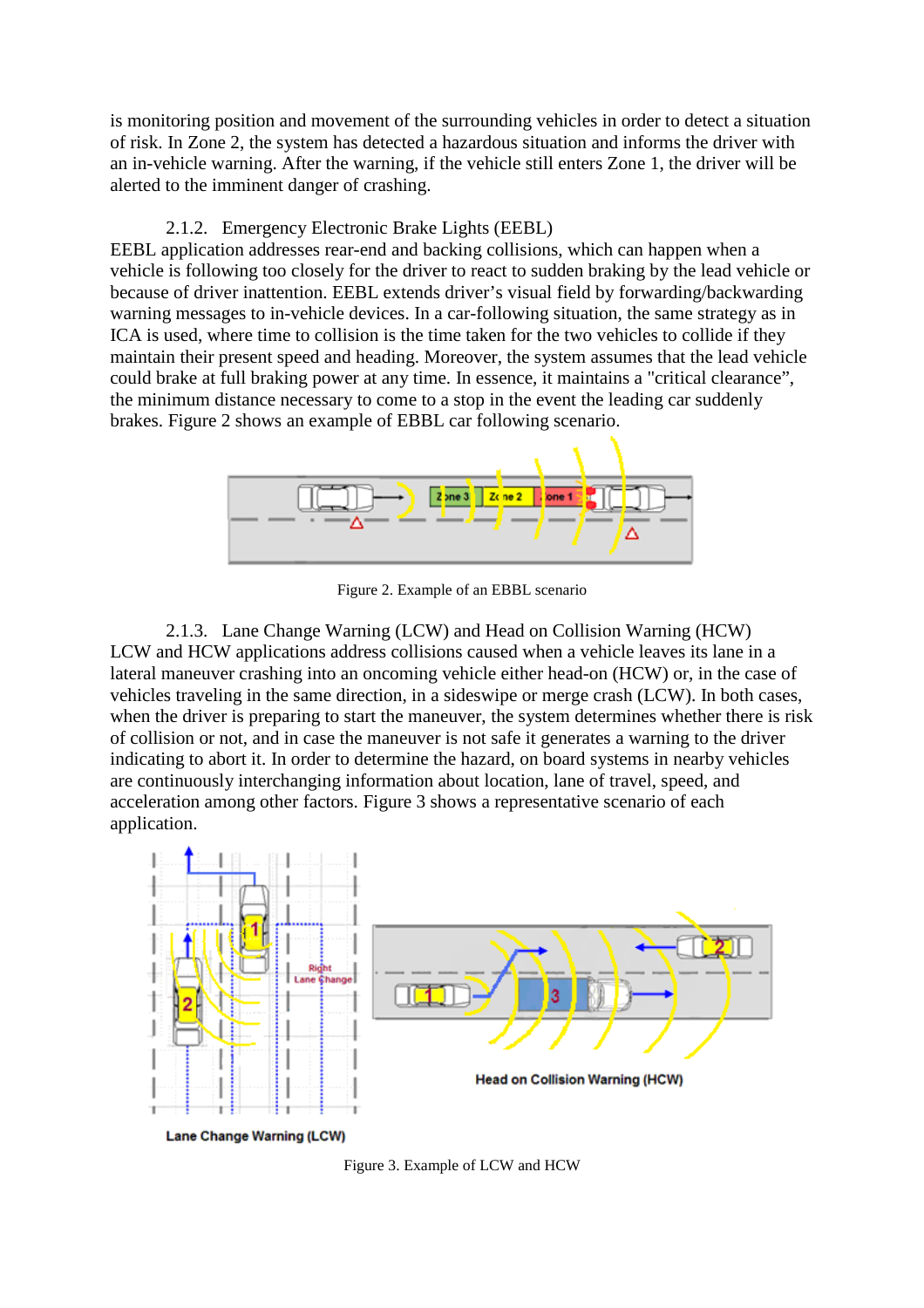For LCW, vehicle 2 is in the blind spot of vehicle 1 and so when the driver of vehicle 1 is preparing to start the left lane change, receives a warning, indicating that the maneuver is not safe. In the case of HCW, the driver of vehicle 1 cannot see vehicle 2 because of the visual obstruction that is caused by vehicle 3. So if the driver of vehicle 1 decides to start overtaking vehicle 3 the system will indicate to the driver to abort the maneuver because it is not safe. This situation would be detected thanks to the communication between vehicles 1 and 2.

# 2.2. Cooperative ITS prototypes

ITS-EVAL testing platform implementation included the development of two Cooperative ITS prototypes using communication units based on WAVE/IEEE 802.11p technology for V2V and V2I wireless communications. These prototypes can be used as On Board Units (OBUs) or RoadSide Units (RSUs) indistinctly, only changing the type of communication antenna. Figure 4 shows a schematic of a Cooperative ITS prototype.



Figure 4. Schematic of a vehicle instrumented with an OBU Cooperative ITS prototype

An OBU Cooperative ITS prototype is an experimental system that includes the hardware and software elements needed for acquiring data from the vehicle (such as GPS position, speed, acceleration, etc.), process it, create communication frames and send/receive them in the WAVE/802.11p communication unit, and finally present the information in an adequate manner to the driver on an in-vehicle HMI. Data acquisition and logging takes place in parallel.

# 3. VEHICULAR ITS SAFETY TESTS

Once the proposed platform has been described, and the selected cooperative applications and required equipment have been defined, this section presents the results obtained in the varied field tests performed. In particular, section 3.1 shows the results in the conducted communications performace assessment tests. These tests evaluate the system performance under different operational conditions and communication parameters, e.g. vehicle speeds and transmission powers. The communication performance assessment tests are the basis for the implementation and testing of the communication protocols and advanced applications. Section 3.2 shows the developed and implemented ICA application.

# 3.1. Reliability of Cooperative ITS systems

The main objective of the conducted communications tests is to evaluate the communication performance of WAVE/802.11p systems under real conditions and obtain results and conclusions that can be used as a first step for the implementation of the selected applications. Different communication test scenarios have been identified and will be used to evaluate the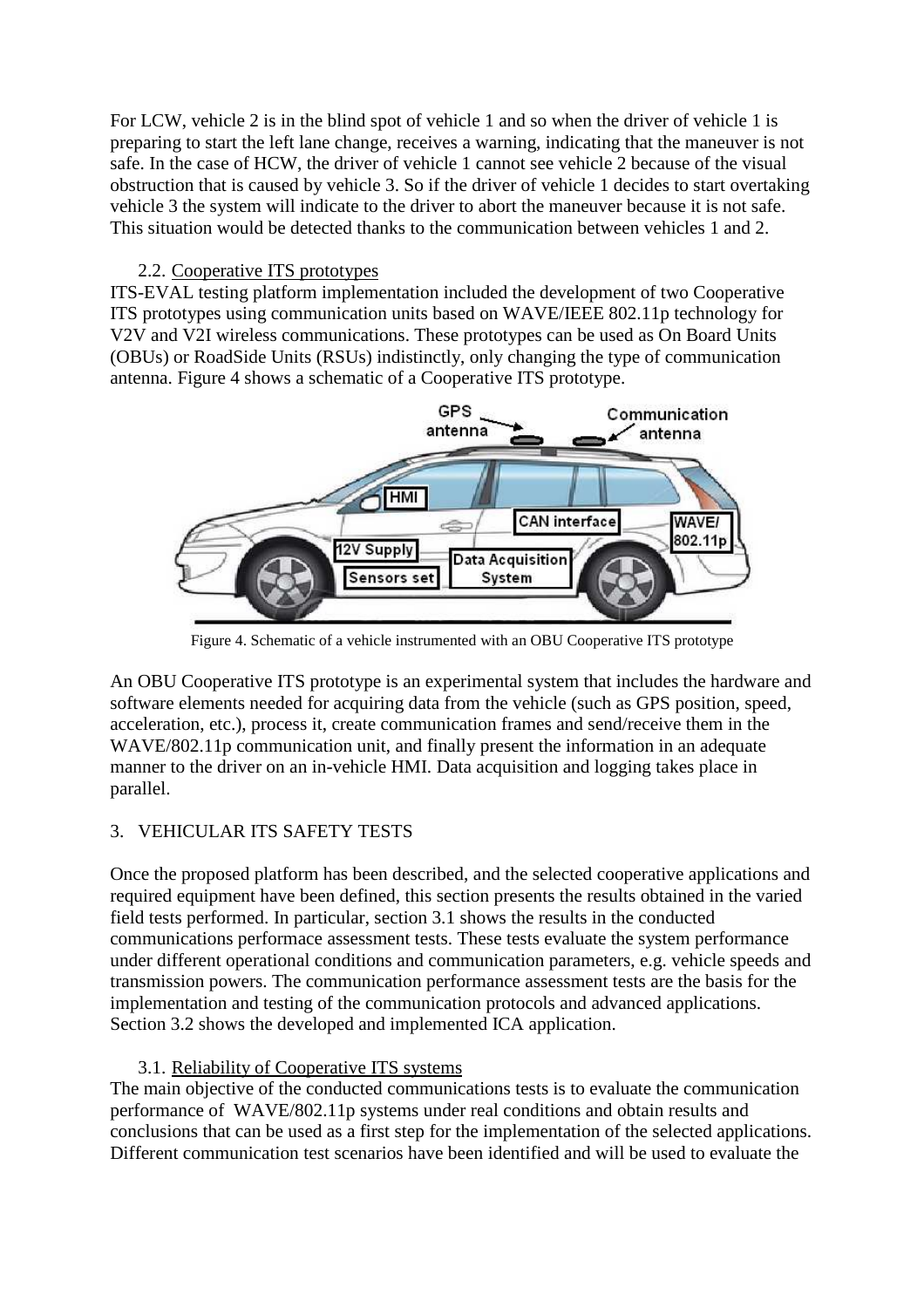communication performance for the selected applications. Next, the scenarios and tests performed for the EEBL and ICA applications are presented.

## 3.1.1. Car-following scenario/EEBL application

The car-following tests have been conducted for the communications assessment tests of the EEBL application. In these tests, two vehicles equipped with a Cooperative ITS prototype of an OBU are following each other on a straight road. Both vehicles periodically transmit broadcast packets that contain their positioning and speed information. The communication parameters employed in the different tests are shown in Table 1. The speed and distance between the two vehicles are also included.

| (Hz) | (Mbps) | Transmission power<br>(dBm) | Speed $(km/h)$                     | Distance between<br>vehicles (m) |
|------|--------|-----------------------------|------------------------------------|----------------------------------|
|      |        |                             |                                    | 300                              |
|      |        |                             |                                    | 300                              |
|      |        |                             | 90                                 | 100-200                          |
|      |        |                             | $\sim$ $\sim$ $\sim$ $\sim$ $\sim$ | $\sim$ $\sim$ $\sim$             |

Table 1. Parameters for the car-following test

Figure 5 shows the results of the car-following tests, where the lost and received packets are depicted as a function of the distance between the two vehicles and elapsed time. This figure shows that a transmission power of 5dBm (test 1) is not enough to establish communication between the two vehicles at distances of 300m because of the high number of lost packets. However, Figure 5 shows that this transmission power could be adequate for a range of 100- 200m (test 3). When using a higher transmission power (20dBm, test 2), a continuous and reliable communication of almost 300m can be achieved, ensuring that a warning message could be delivered to the driver with enough time to react and avoid a dangerous situation.



Figure 5. Distance between the two vehicles for the car-following communications assessment tests

#### 3.1.2. Intersection scenario/ICA application

For the communication tests of ICA application, two vehicles are located at an initial distance of 130m from where they start approaching the intersection with a constant speed of 30km/h and a consequent risk of collision. The communication parameters considered in these tests are shown in Table 2. The intersection Scenario selected contains a building that blocks the radio signal propagation. Therefore, the two vehicles are under NLOS (Non-Line Of Sight) propagation conditions until they reach a 30m distance to the intersection point.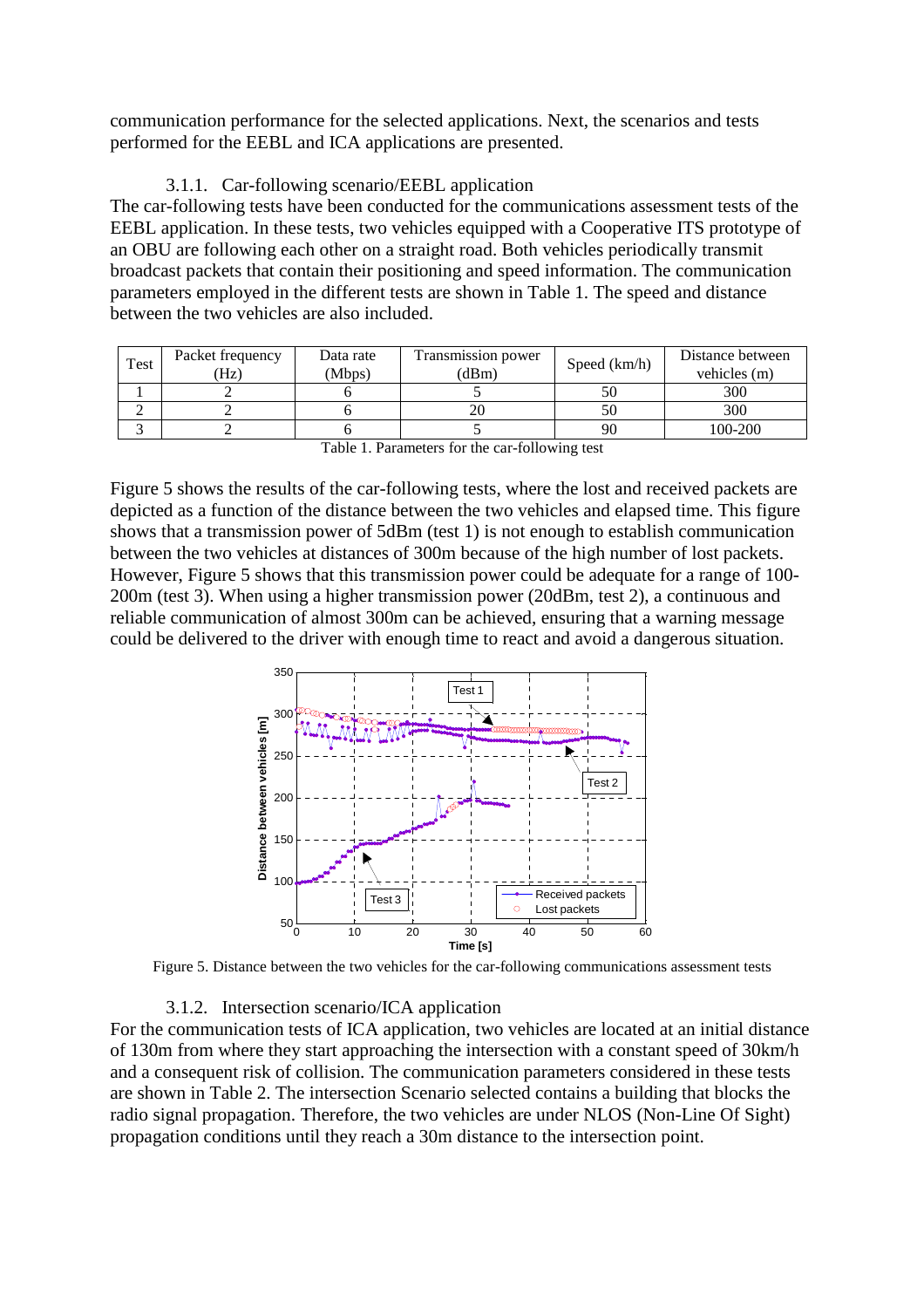Figure 6 shows the amount of lost and received packets as a function of the remaining time to the intersection point. Only lost and received packets from the first packet successfully received are considered in the graph.

| Test | Packet frequency (Hz) | Data rate (Mbps) | Transmission power (dBm) |
|------|-----------------------|------------------|--------------------------|
|      |                       |                  |                          |
|      |                       |                  |                          |

| Table 2. Parameters for the intersection tests |  |  |  |
|------------------------------------------------|--|--|--|
|------------------------------------------------|--|--|--|

By using the selected parameters, a good packet reception is achieved, especially as the vehicles approach the intersection. Figure 6 also shows that, while the first packet was successfully received at 55m from the intersection with a transmission power of 10dBm, when a 20dBm transmission power is used this distance increases up to 61m and the number of lost packets decreases. These results reveal the need for adequate transmission power levels to establish communication between two vehicles at an adequate distance from the intersection to support ICA application.



## 3.2. Test results for the ICA functionality

This section is intended to show the implemented functionality for the ICA cooperative application through a descriptive events flow and the results obtained from an application test example.

#### 3.2.1. ICA Events flow

The event flow triggered when two cooperative vehicles approach an intersection is shown in Figure 7.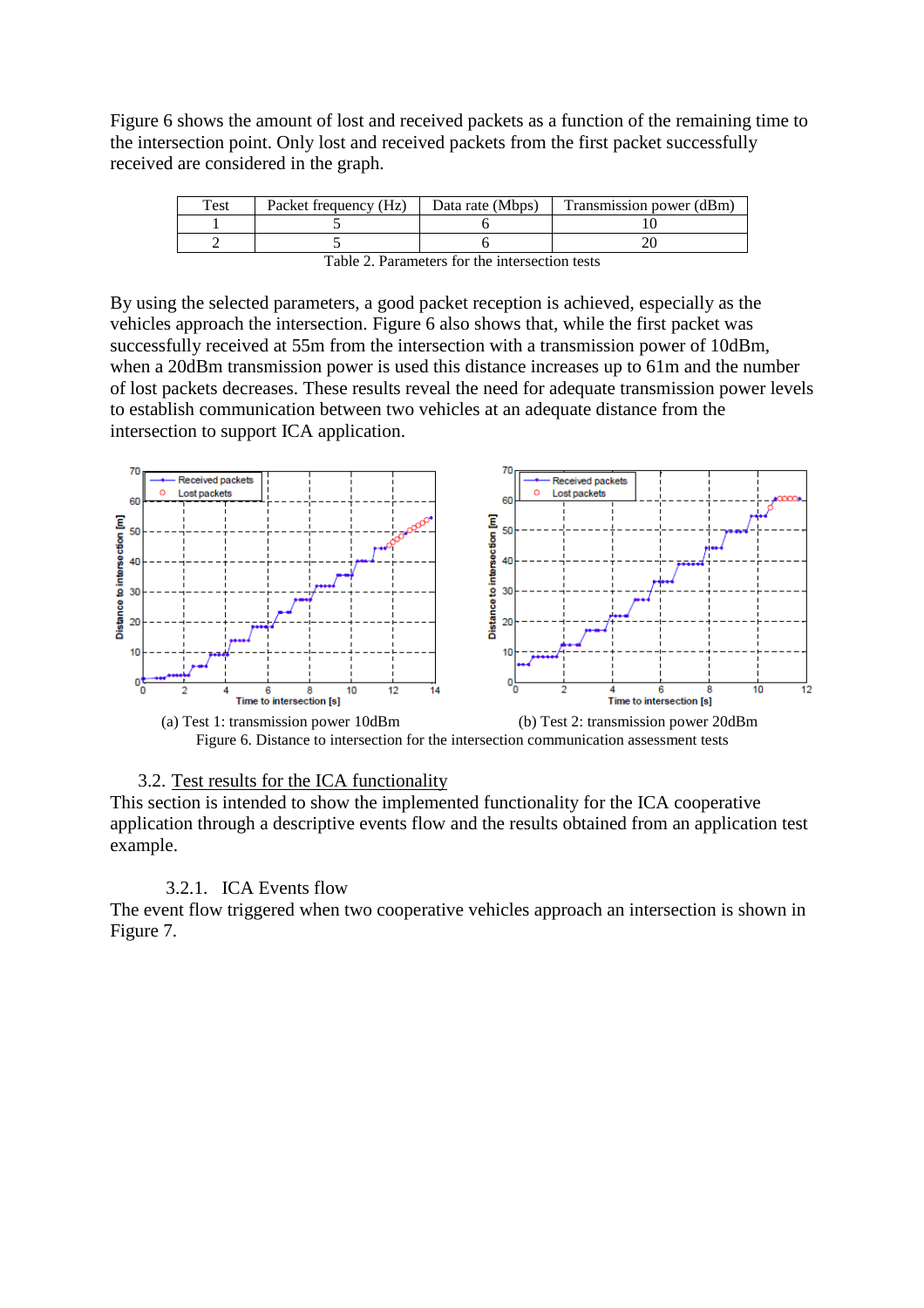

Figure 7. ICA Events flow diagram

## 3.2.2. Application test example

According to the event flow diagram presented above, this section illustrates an example of the implemented ICA functionality, in which both drivers ignore the HMI 'Caution' alert and keep their 20 km/h speed until they reach the intersection point. Therefore, both drivers will be alerted with 'Caution' and 'STOP' messages in Zones 2 and 1 respectively. In this case, the three warning zones were set with duration of 3 seconds each. The scenario selected for this test was an intersection with radio signal obstruction caused by a building*.* The communication parameters for this test are shown in Table 3.

| Packet frequency (Hz)                              | Data rate (Mbps) | Transmission power (dBm) |  |  |
|----------------------------------------------------|------------------|--------------------------|--|--|
|                                                    |                  |                          |  |  |
| Table 3. Parameters for the ICA functionality test |                  |                          |  |  |

Figure 8(a) shows distance from both vehicles to the intersection point versus time to the intersection point. We can observe that both vehicles were keeping constant speed and so their distance and time to the intersection point were very similar, with the consequent risk to collide. Figure 5(b) shows the HMI messages displayed to the drivers in the different warning zones and a hazard indicator, as well as received and lost packets. We can observe that the communication between the systems is initiated at 60 m from the intersection point, at a speed of 20km/h the two vehicles are able to exchange information during more than 10s before reaching the intersection point. This time is enough to warn the drivers of a potential hazard. During Zone 3, both systems are monitoring the motion parameters and predict risk to collision. At entering Zone 2 the on board HMI warns the drivers with a 'Caution' message, and as the drivers do not react, both vehicles enter Zone 3 and receive the 'STOP' message.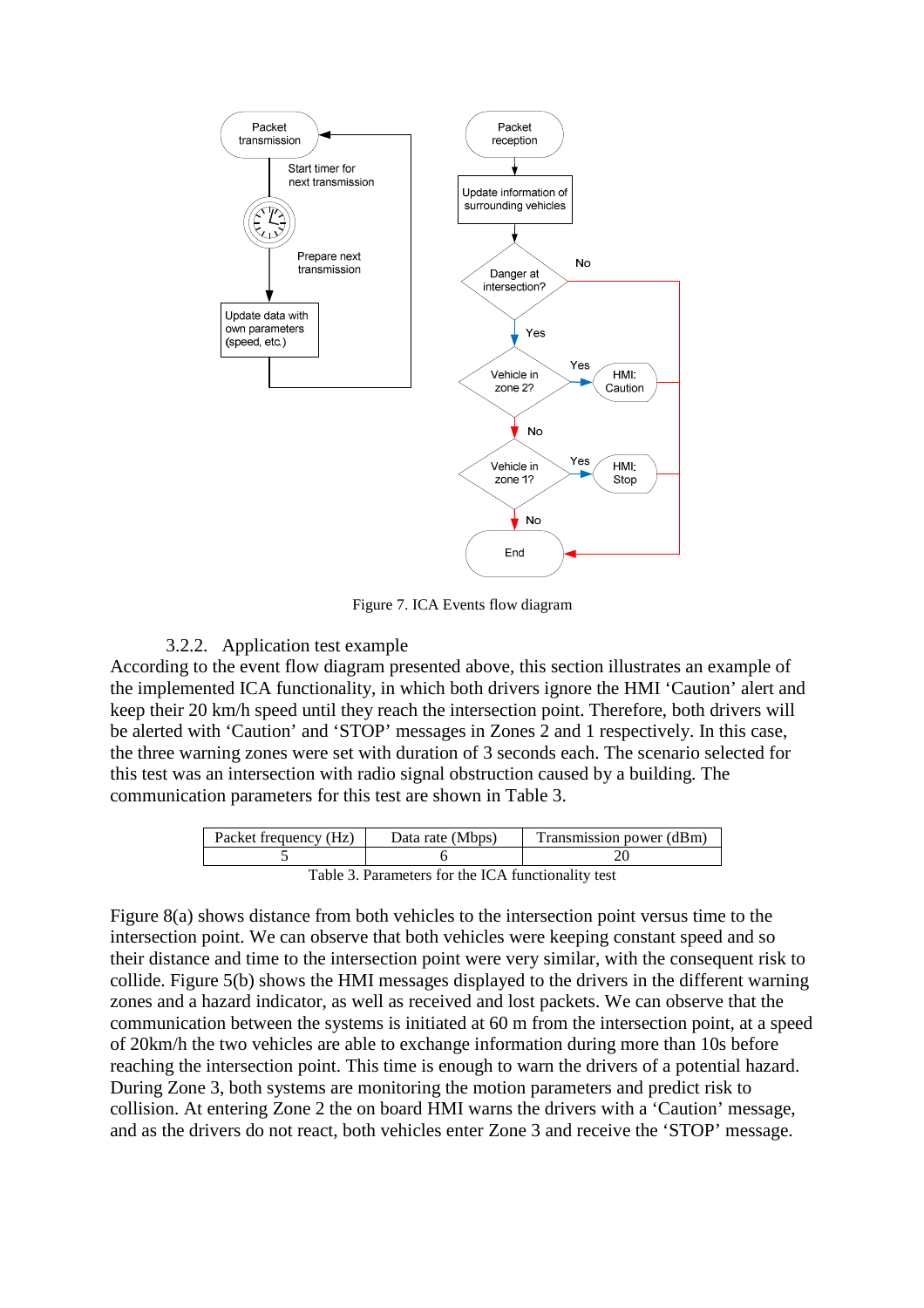

## 4. CONCLUSIONS AND FUTURE WORK

The results shown in this paper reveal the potential of Cooperative ITS vehicular systems to support active traffic safety applications, and also the suitability of the developed testing platform for Cooperative ITS technology assessment. The ITS-EVAL platform is under continuous expansion and improvement in order to cover the necessities of the most up to date developments in the field of Cooperative ITS. Nowadays, some limitations of infrastructure equipment have been identified and will be addressed, as well as an expansion of the set of applications and user cases covered.

## **REFERENCES**

- (1) TRACE Project. Online: http://www.trace-project.org
- (2) TRACE, "trace-eimpact-conference-hill", Online: http://www.trace-project.org/
- (3) eIMPACT Project. Online: http://www.eimpact.info/
- (4) eIMPACT, "eIMPACT\_D4\_v2.0 Socio-economic Impact Assessment of Stand-alone and Cooperative", Online: http://www.eimpact.info
- (5) SafetyNet Project. Online: http://www.erso.eu/safetynet/content/safetynet.htm
- (6) SafetyNet, "BFS2008\_SN-NTUA-1-3-Motorways", Online: http://www.erso.eu/safetynet/content/safetynet.htm
- (7) Dirección General de Tráfico (DGT), online: http://www.dgt.es
- (8) DGT, "Las principales cifras de la siniestralidad vial. España 2007". online: http://www.dgt.es/was6/portal/contenidos/documentos/seguridad\_vial/estudios\_informe s/Las\_principales\_2007.pdf
- (9) SAFESPOT Project, online: http://www.safespot-eu.org/
- (10) SP1: "Vehicle probe use cases and test scenarios", SAFESPOT, Deliverable D1.2.1, September, 2006.
- (11) SP8: "Use cases, functional specifications and safety margin applications for the SAFESPOT Project", SAFESPOT, Deliverable D8.4.4, April, 2008.
- (12) Vehicle Safety Communications (VSC), online: http://www.nhtsa.dot.gov/
- (13) Vehicle Safety Communications Consortium, "Vehicle Safety Communications Project - Final Report", DOT HS 810 591, April 2006.
- (14) Vehicle Safety Communications Consortium, "VSC Main Report Appendix B: Vehicle Safety Applications".